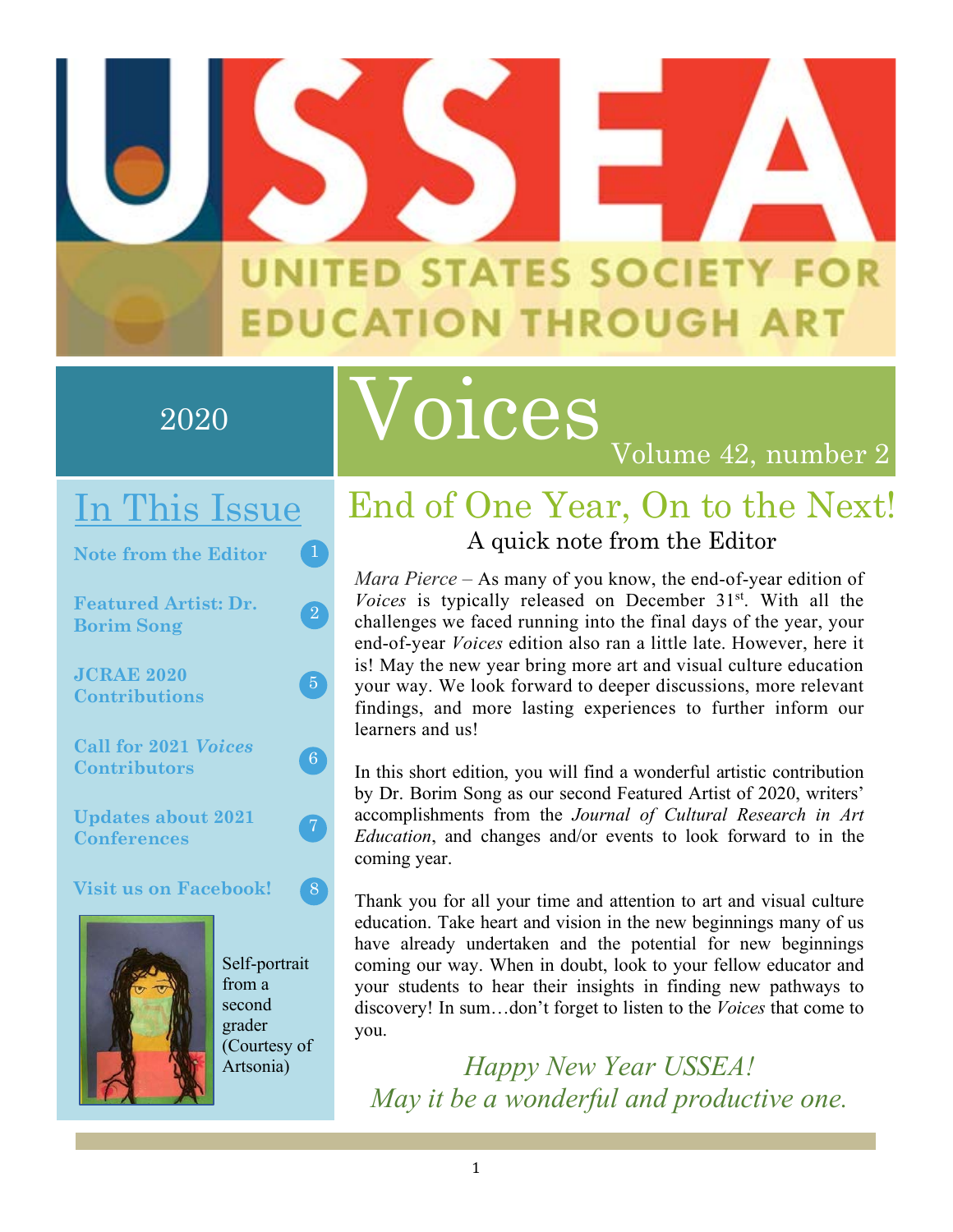### Featured Artist: Dr. Borim Song

Dr. Borim Song, USSEA Assistant Treasurer, volunteered to share her artwork with our membership in this edition of *Voices*. Following are the art pieces she sent. Thank you to Dr. Song for sharing.



*Feet,* oil on canvas,  $20''$  x  $24''$ 

#### **ARTIST BIOGRAPHY**

Borim Song is Associate Professor of Art Education at the School of Art and Design of East Carolina University, Greenville, NC. She holds her Ed.D. and Ed.M. from Teachers College, Columbia University in New York City, and her M.F.A. and B.F.A from Seoul Women's University, Seoul, Korea. Her scholarly interests include digital art instruction, contemporary art in K-12 curriculum, cross-cultural and intercultural movements, and particularly a pedagogical use of cultural identities as creative and critical constructs. Song's writings on art, art education, and cultural studies appear in publications in both the U.S. and Korea. As an artist interested in self-image as a path to creativity, Song also has actively exhibited her artwork, and her most recent solo exhibition was at Macy Gallery in New York City. She has participated in more than twenty group exhibitions, and one of her recent group exhibitions was *Convergence* at Pearl Street Gallery, Brooklyn, New York.

#### **ARTIST STATEMENT**

I am interested in finding my inner self and listening to my inner voice through visual art making. For this artistic journey, I have been working on images of my feet since 1995. Interested in self-image as a path to creativity, I painted and photographed my face, my body, my hands, and my feet. Then, my feet became my focus as a representation of my inner self. And I have also been trying hard to visually show the interaction between me and the world I live in. I relate the subject of feet to the ground where we stand. We stand balanced thanks to the support of our feet. Physically, we can control our body and not fall down using our feet. While I live my everyday life, I sometimes feel like falling down—failing in living my life. Thus, my feet, on which I stand on the ground, are a tool for living and feeling all right. I paint my feet, various features of them—relaxing, standing large, small, and so on. I think I am searching for the core of my life by working on the visual image of my feet.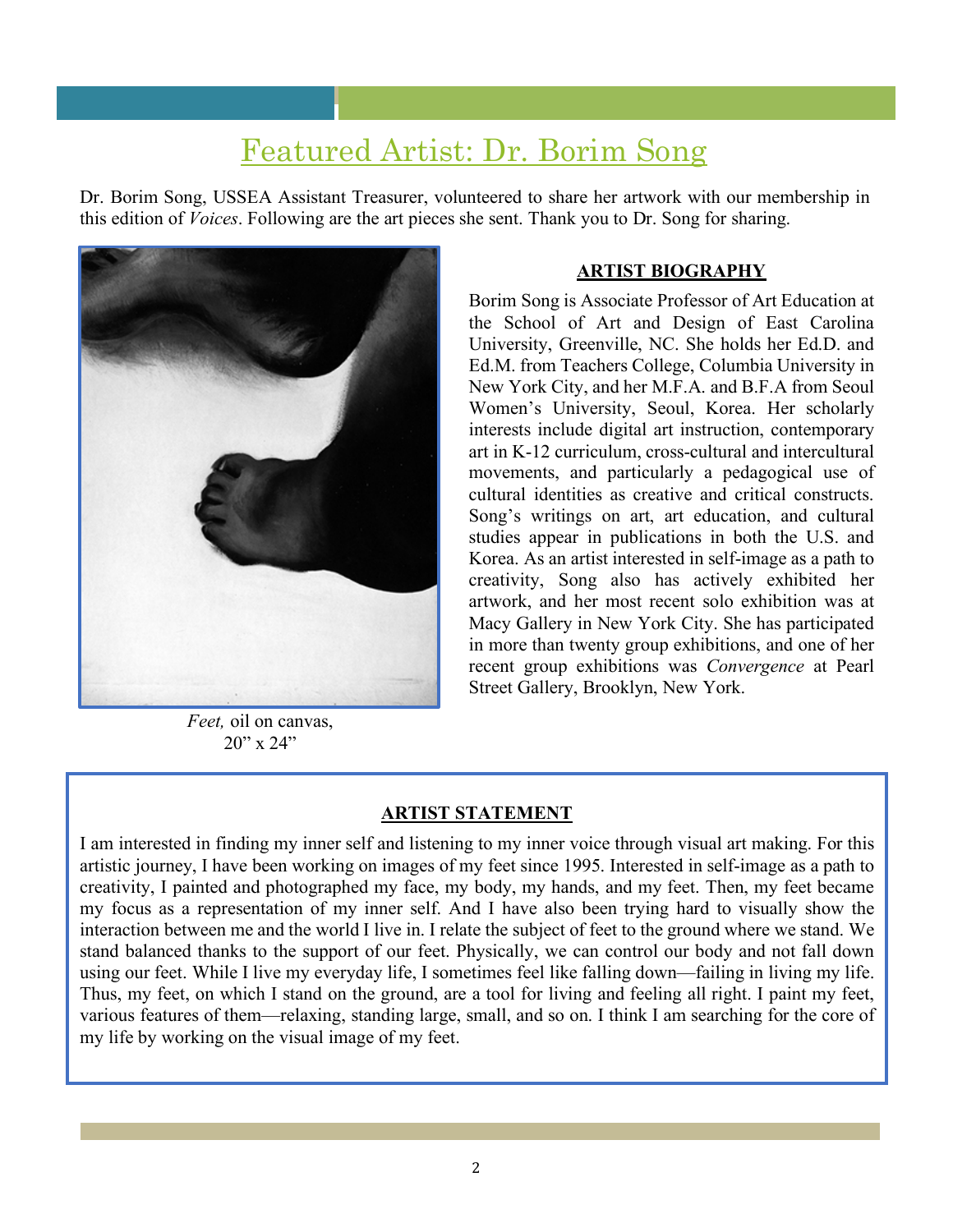

*Feet,* oil on canvas, 20" x 24"



*Feet,* oil on canvas, 20" x 24"



*Feet,* oil on canvas, 20" x 24"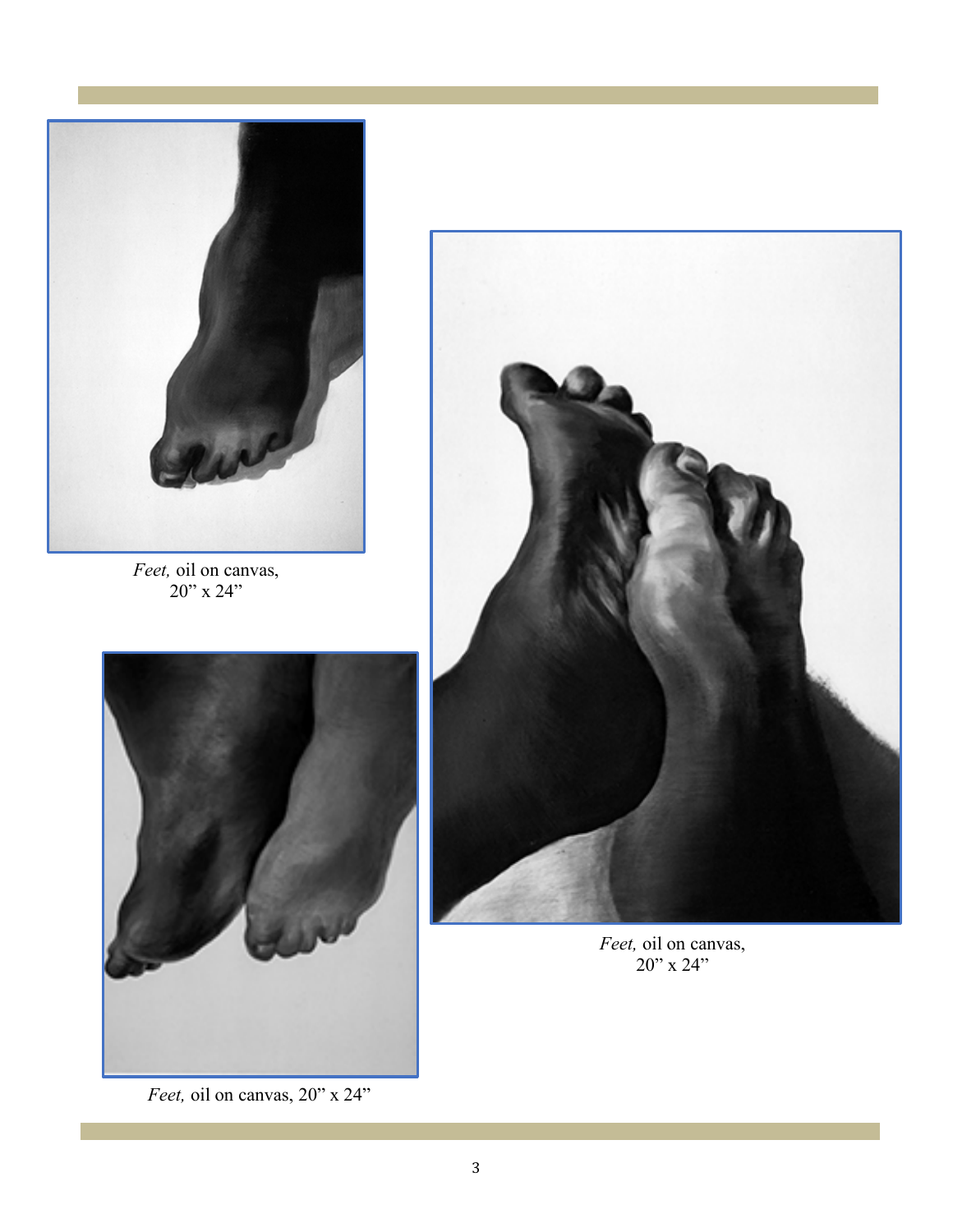

*Feet,* oil on canvas,  $20"$  x  $24"$ 

*Feet,* oil on canvas, 20" x 24"







*Feet,* oil on canvas, 20" x 24"

*Feet,* oil on canvas, 20" x 24"

Dr. Borim Song is Associate Professor of Art Education at School of Art and Design, East Carolina University. She may be contacted at songb@ecu.edu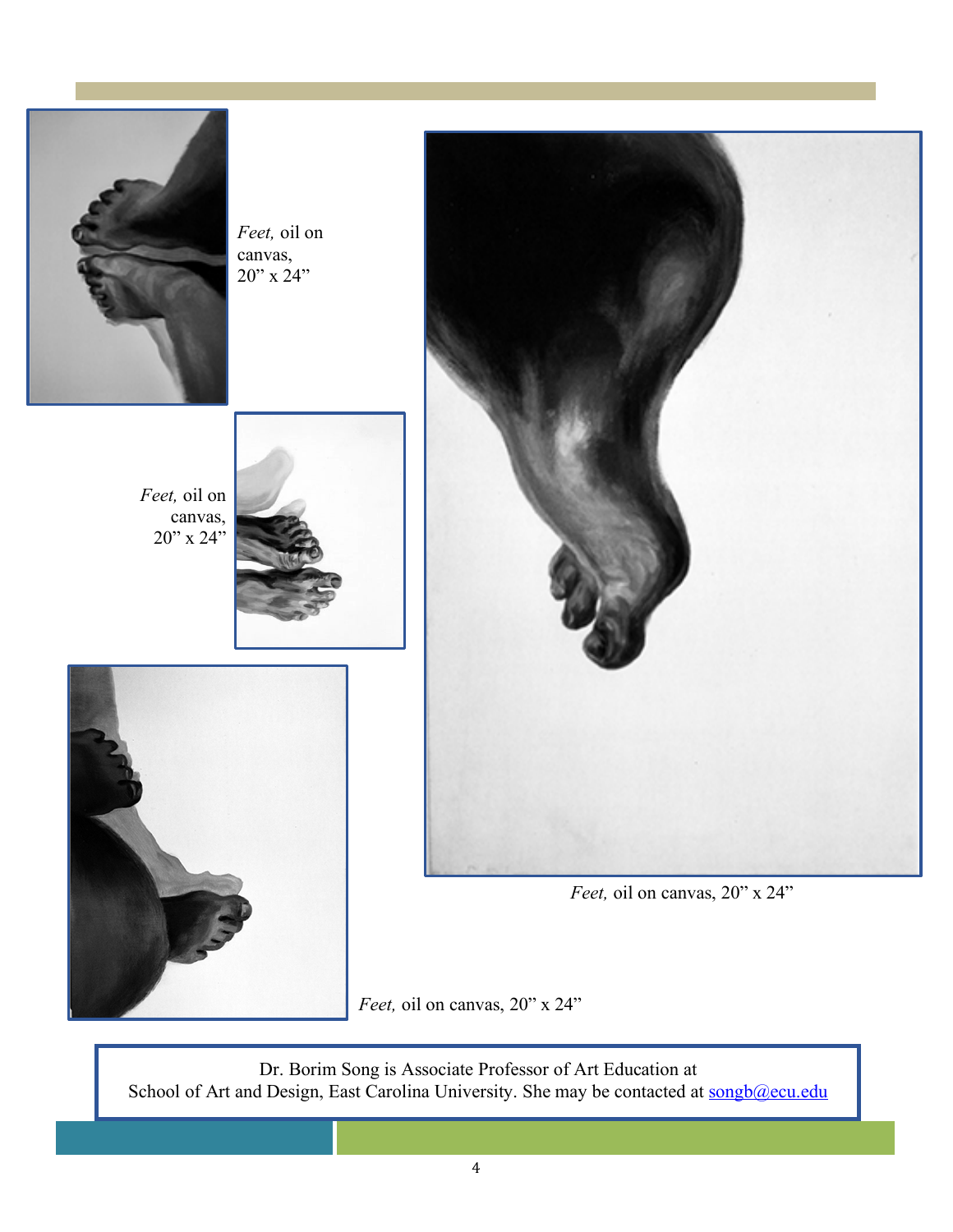

### Journal of Cultural Research in Art Education, Vol. 37, 2020: Latest Edition Authors and Articles

In our quest for information about becoming strengthened educators and researchers, we take a look at the list of scholars and writers who have made a contribution to the USSEA's 2020 *Journal of Cultural Research in Art Education*, Volume 37.

For further information or to access the articles click the image to the left or visit https://jcrae.art.arizona.edu/index.php/jcrae/index

- **[Pleasure Centers and Liberatory Practices](https://jcrae.art.arizona.edu/index.php/jcrae/article/view/157)** by Joni Boyd Acuff, Sharbreon Plummer
- **[Art Education in Crisis: A Critical Race Studies Response to Endemic Complacency](https://jcrae.art.arizona.edu/index.php/jcrae/article/view/158)** by Coalition for Racial Equity in the Arts and Education (crea+e)
- **[THOT/Thought-Leading as Disruptive Pleasure](https://jcrae.art.arizona.edu/index.php/jcrae/article/view/159)** by Amber C. Coleman, Gloria J. Wilson

- **[Rise: Emergent Strategies for Reclaiming Joy and Agency Against Neofascist and White](https://jcrae.art.arizona.edu/index.php/jcrae/article/view/161)  Supremacist Assaultive Speech** by Tyson E. Lewis, Amelia M. Kraehe

- **[Imagining the Not-Museum Power, Pleasure, and Radical Museological Community](https://jcrae.art.arizona.edu/index.php/jcrae/article/view/162)** by Dana Carlisle Kletchka, Adéwálé Adénlé, Shannon Thacker Cregg, Anna Freeman, Damarius Johnson, Megan Wanttie, Logan Ward

- **[In Conversation with Jaleel Campbell: Cultivating Pleasure Through Community-based Art in](https://jcrae.art.arizona.edu/index.php/jcrae/article/view/163)  the City of Syracuse** by Tanisha M. Jackson

- **[Healing Trauma with Art and the Affective Turn](https://jcrae.art.arizona.edu/index.php/jcrae/article/view/164)** by Katie Fuller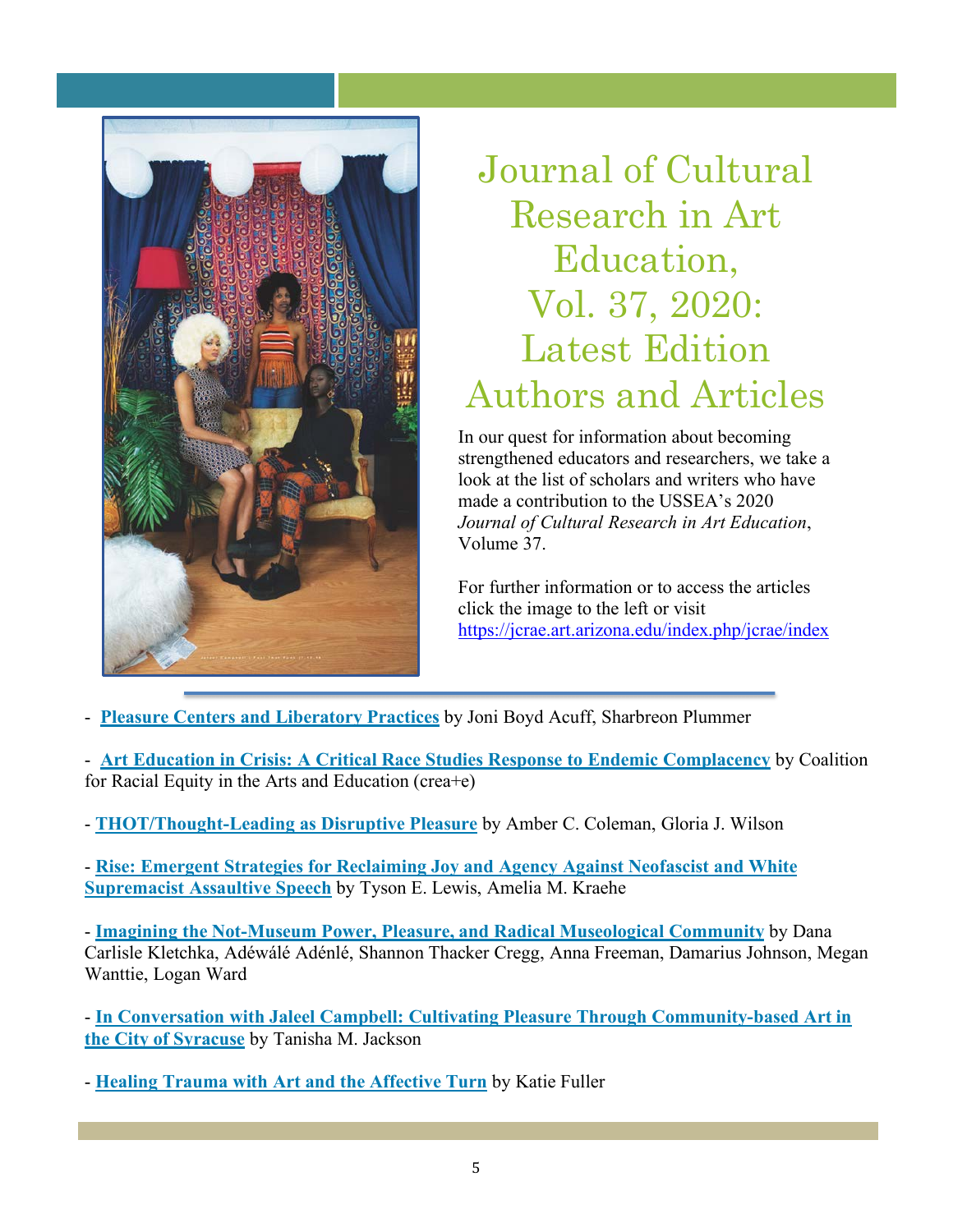- **[Achieving joy through community-based culturally relevant art education: A case study of](https://jcrae.art.arizona.edu/index.php/jcrae/article/view/165)  Korean-American elementary students in the Midwest** by Youngaah Koh

- **[Joyously Playing with/in Church](https://jcrae.art.arizona.edu/index.php/jcrae/article/view/166)** by James H. Sanders, Mindi Rhoades, Melanie Davenport, Courtnie Wolfgang, Kim Cosier

- **[Dancing in Clay: Pottery-making as a Safe Space Activity for Girls in Southwestern Kenya](https://jcrae.art.arizona.edu/index.php/jcrae/article/view/167)** by David Nyaberi

- **[The Pleasure of Your Company: Artstories UK, A Joyful Community-Based Art Experience](https://jcrae.art.arizona.edu/index.php/jcrae/article/view/168)** by Pamela Harris Lawton

- **[Portrait of a Poet Educator: Personal and Professional Evolution through the Arts](https://jcrae.art.arizona.edu/index.php/jcrae/article/view/169)** by Shanita Bigelow

- **[The Joy of Finding Community in an Intergenerational LGBTQIA+ Arts Program](https://jcrae.art.arizona.edu/index.php/jcrae/article/view/170)** by Harrison Orr

- **[Tarot as a Technology](https://jcrae.art.arizona.edu/index.php/jcrae/article/view/171)** by Hong-An (Ann) Wu
- **[Cosplaying while Black: The Transgressive Pleasure of Blacktivism](https://jcrae.art.arizona.edu/index.php/jcrae/article/view/172)** by Christian Hines
- **[White empathy and the educational neutralization of hip-hop](https://jcrae.art.arizona.edu/index.php/jcrae/article/view/173)** by Albert Stabler

### ATTENTION ALL EDUCATORS AND ARTISTS

*Voices*, designed by Sharon D. La Pierre and Christine Ballengee Morris, is a forum to explore issues in theory and practice. It encourages dialogue, stories, and lesson plans that deal with multicultural, cross-cultural, and cultural pluralism relating to curriculum and practical issues. The goal is to provide information and materials for and by teachers on these topics. Please consider sending your submissions on any of these topics to *Voices* Editor Mara K. Pierce at mara.pierce@msubillings.edu by April 31, 2021.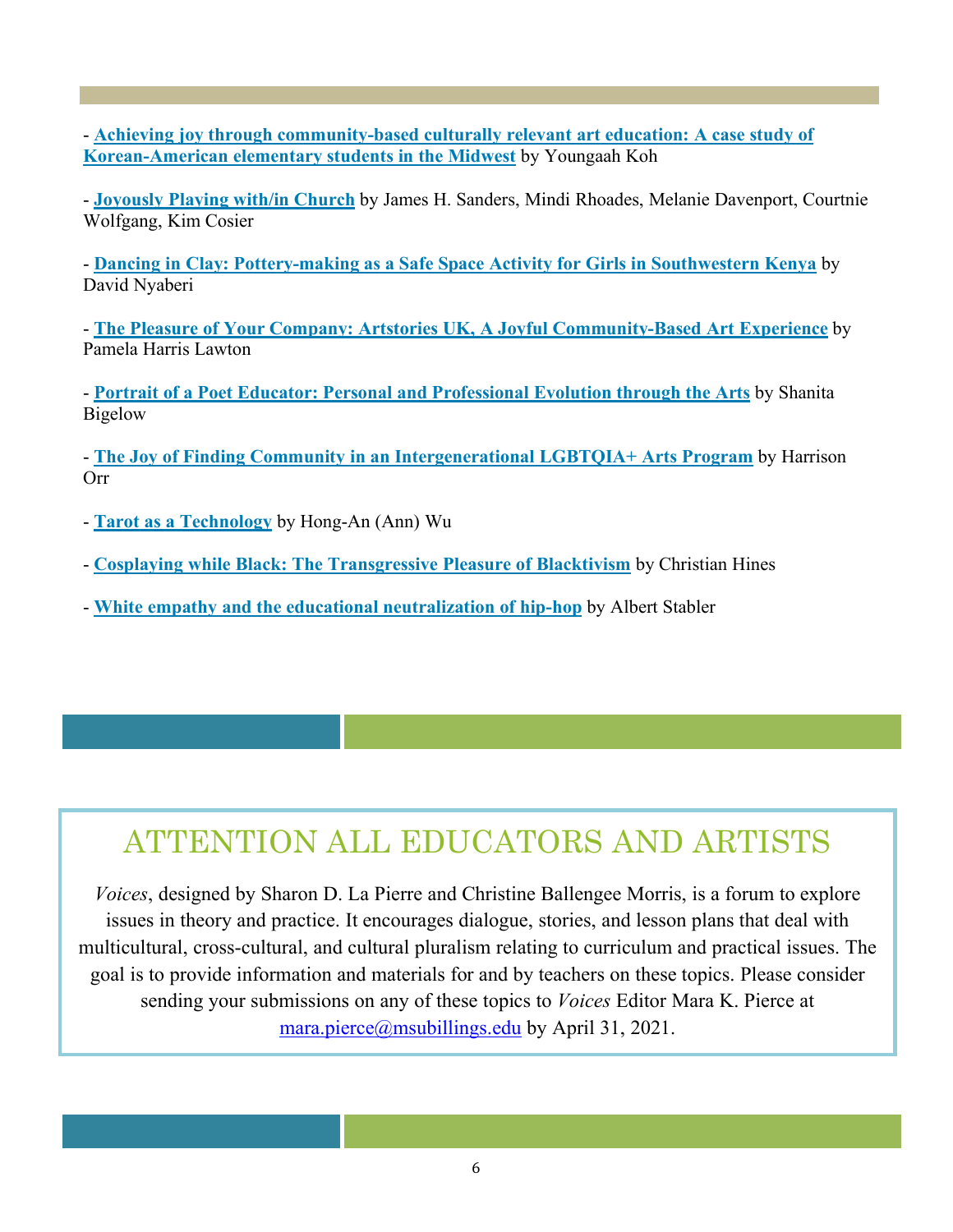### 2021 NAEA National Convention to be Virtual



In case you had not yet heard, the annual National Art Education Association convention is going virtual again this year! [Don't forget to register early and save the date: March 4-6, 2021.](https://www.arteducators.org/events/national-convention) Opportunities for professional development without leaving your jammies abound. See you there…virtually!

### 2021 USSEA Regional/InSEA Endorsed Conference Pending



IN 2020, our USSEA Regional/InSEA Endorsed Conference was scheduled for July to held in Santa Fe, New Mexico. Due to the corona virus, it was postponed to this summer, 2021. We are currently in the process of working in re-scheduling that event and will notify our membership as soon as we have further information about the "when's" and "where's." Hang in there and we hope to see everybody very soon for this wonderful event!